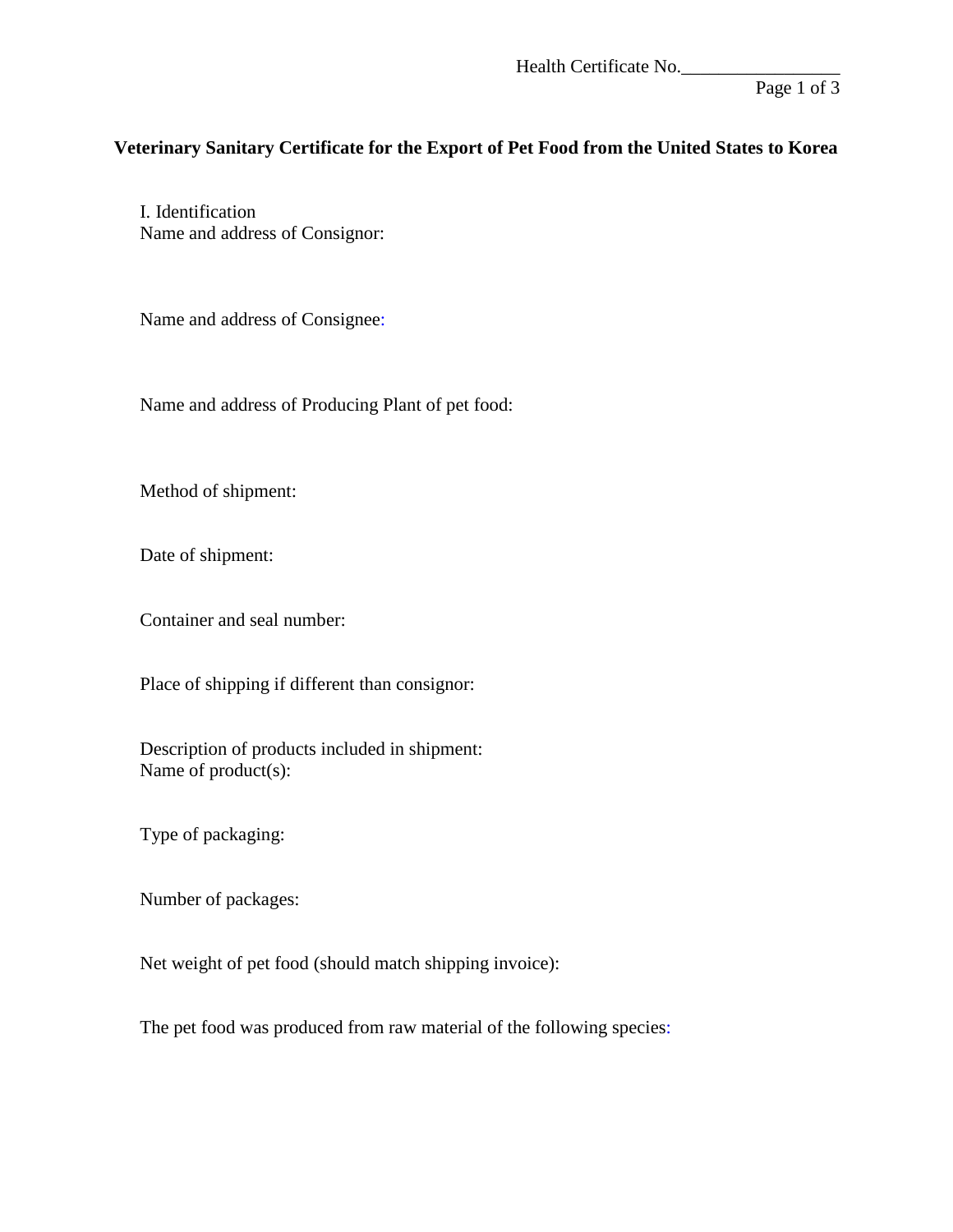## II. Attestation

The undersigned official veterinarian certifies the following information regarding the pet food shown on this certificate as shipped to the above consignee:

The products referred to above may be freely sold in the United States as dog or cat food and meet the requirements of the United States.

The pet food does not contain protein (except for milk, milk products and rawhide) derived from ruminants.

In the case of pet food containing tallow, the tallow contains a maximum level of 0.15% insoluble impurities in weight.

The feeding of ruminants with meat-and-bone meal and greaves derived from ruminants is banned in the United States. This ban has been effectively enforced.

The United States has been free of the following diseases according to OIE criteria: rinderpest, footand-mouth disease, hog cholera, swine vesicular disease, African swine fever, and contagious bovine pleuropneumonia.

The pet food is produced from U.S. origin animal ingredients.

The animals used in the production of the food were presented for examination at slaughter and evaluated favorably for inclusion in pet food, and were slaughtered under standards existing in the United States or in the State of origin.

The producing plant has been approved and is supervised by the U.S. government.

Dry, semi-moist, and dehydrated pet food products were sufficiently processed to assure the destruction of harmful pathogens as demonstrated by the fact that finished products (except for hermetically sealed containers) were routinely tested and found negative for salmonella.

Packaging materials:

Canned products are packaged in hermetically sealed containers. All products are packaged in appropriate packaging material; and packaged ready for retail.

<span id="page-1-0"></span>In the case of pet food containing poultry meat or products (including egg products), the poultry meat, products and/or egg products have been treated<sup>[1](#page-1-0)</sup> to ensure destruction of the avian influenza virus.

<sup>&</sup>lt;sup>1</sup> Poultry meat and/or products have been treated to a core temperature of 60°C for at least 507 seconds; a core temperature of 65°C for at least 42 seconds; a core temperature of 70°C for at least 3.5 seconds; a core temperature of 73.9°C for at least 0.51 seconds; or through a method equivalent or more effective.

In the case of egg products, whole egg liquid has been treated to a core temperature of 60°C for at least 188 seconds or 61.1°C for at least 94 seconds; liquid egg white has been treated to a core temperature of 55.6°C for at least 870 seconds or 56.7°C for at least 232 seconds; liquid egg yolk has been treated to a core temperature of 62.2°C for at least 138 seconds; dried whole egg has been treated to a core temperature of 60°C for at least 188 seconds; dried egg white has been treated to a core temperature of 67°C for at least 20 hours or 54.4°C for at least 513 hours; dried egg yolk has been treated to a core temperature of 63.5°C for at least 3.5 minutes; or through a method equivalent or more effective.